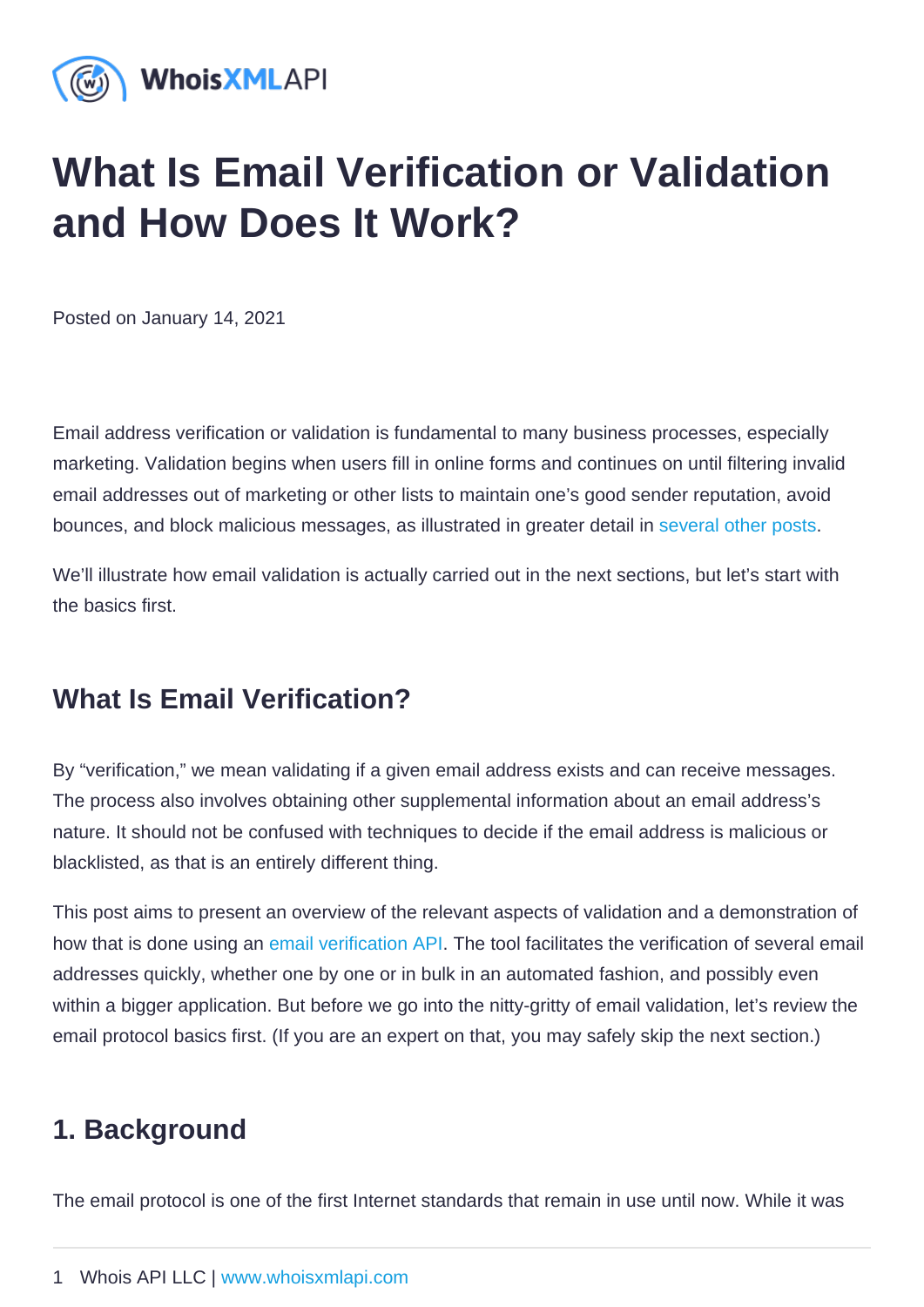developed as early as 1982 and specified in [RFC 821,](https://tools.ietf.org/html/rfc821) many of its details haven't changed since. Over time, the protocol has been updated twice—once in 2015 ([RFC 7504](https://tools.ietf.org/html/rfc7504)) and again in 2018 ( [RFC 5321\)](https://tools.ietf.org/html/rfc5321). Like many other Internet technologies, emailing can be riddled with challenges, necessitating email address validation and additional security measures.

Despite the simplicity of email's goal—to send a message to another user electronically via the Internet—the protocol is relatively complex, turning the operation of an email server into an advanced matter of system administration.

For general users, what matters is how an email gets sent and received, regardless of issues encountered. Let's take a look at an example. Imagine that a user (alice@example[.]com) wants to send an email to the address bob@whoisxmlapi[.]com. Alice needs an email account and an email client on her device, collectively known as a "Mail User Agent (MUA)," configured to use a mail server to send and receive messages. The server in this case is called the "Mail Transfer Agent (MTA)." Once Alice hits the "Send" button, her MUA will instruct the MTA to send her mail to the recipient (bob@whoisxmlapi[.]com). The following process explains what happens in the background in greater detail:

• Alice's MTA will look for the name and IP address of the mail exchanger (MX) using the recipient's domain name as reference. The MTA will need to query the [Domain Name](https://main.whoisxmlapi.com/domain-name-system-primer)  [System \(DNS\).](https://main.whoisxmlapi.com/domain-name-system-primer) In our example, Bob's domain is whoisxmlapi[.]com so the MTA needs to query the DNS for whoisxmlapi[.]com's mail servers. The MX server looks at MX records to give the correct DNS response. You can try doing that manually on a Linux or macOS computer using the following command:

host -t mx whoisxmlapi.com

You will get the following response:

whoisxmlapi.com mail is handled by 30 alt2.aspmx.l.google.com. whoisxmlapi.com mail is handled by 10 aspmx.l.google.com. whoisxmlapi.com mail is handled by 20 alt1.aspmx.l.google.com. whoisxmlapi.com mail is handled by 40 aspmx2.googlemail.com.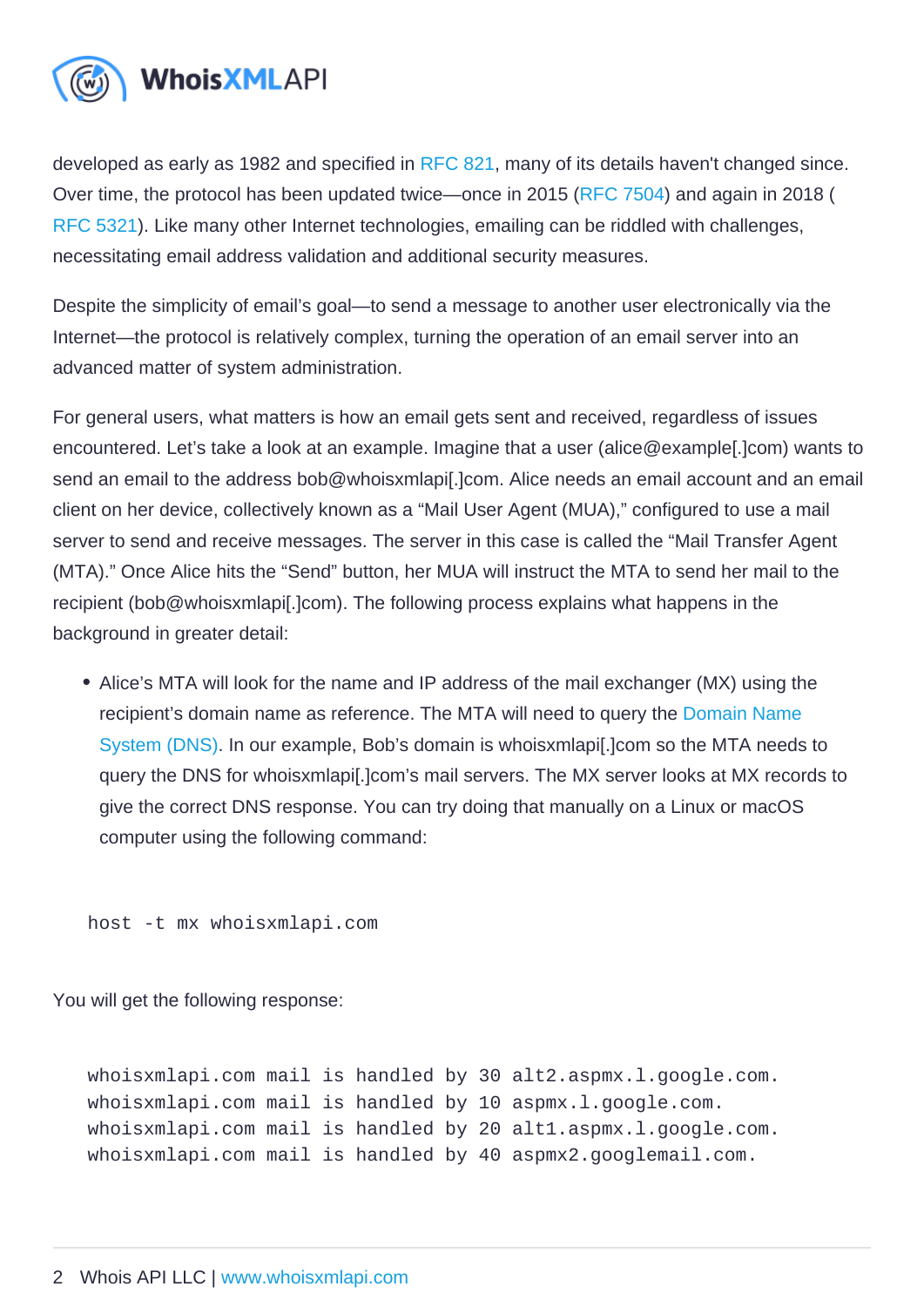whoisxmlapi.com mail is handled by 50 aspmx3.googlemail.com.

The response gives the hostnames of the MX servers responsible for dealing with the domain's mail traffic. To ensure availability and load balancing, each domain has multiple servers. The numeric value between the word "by" and the hostname is known as the "priority." The server with the lowest number gets contacted first and if it fails to respond, the others are accessed sequentially.

In the example above, Alice's MTA will use "aspmx.1.google.com" first then "alt1.aspmx.l.google.com" and so on.

- Alice's MTA connects with the recipient's MX server via the Simple Mail Transfer Protocol (SMTP). They exchange a simple dialog via the standard port assigned to SMTP traffic (normally port 25, sometimes 465 or 587). A typical conversation would look like this:
- R: 220 aspmx.l.google.com ESMTP some\_server\_implementation
- S: HELO mailserver.example.com
- R: 250 mailserver.example.com, I am glad to meet you
- S: MAIL FROM:<alice@example.com>
- R: 250 Ok
- S: RCPT TO:<bob@whoisxmlapi.com>
- R: 250 Ok
- S: DATA
- R: 354 End data with <CR><LF>.<CR><LF>
- S: From: "Alice Doe" <alice@example.com>
- S: To: Bob Doe<bob@whoisxmlapi.com>
- S: Date: Tue, 5 Jan 2021 16:02:43 -0500
- S: Subject: Hello Bob
- S:
- S: Hello Bob,
- S:
- S: I'm sending this mail to remind you...
- S: Yours
- $S^{\cdot}$
- S: Alice
- $S^1$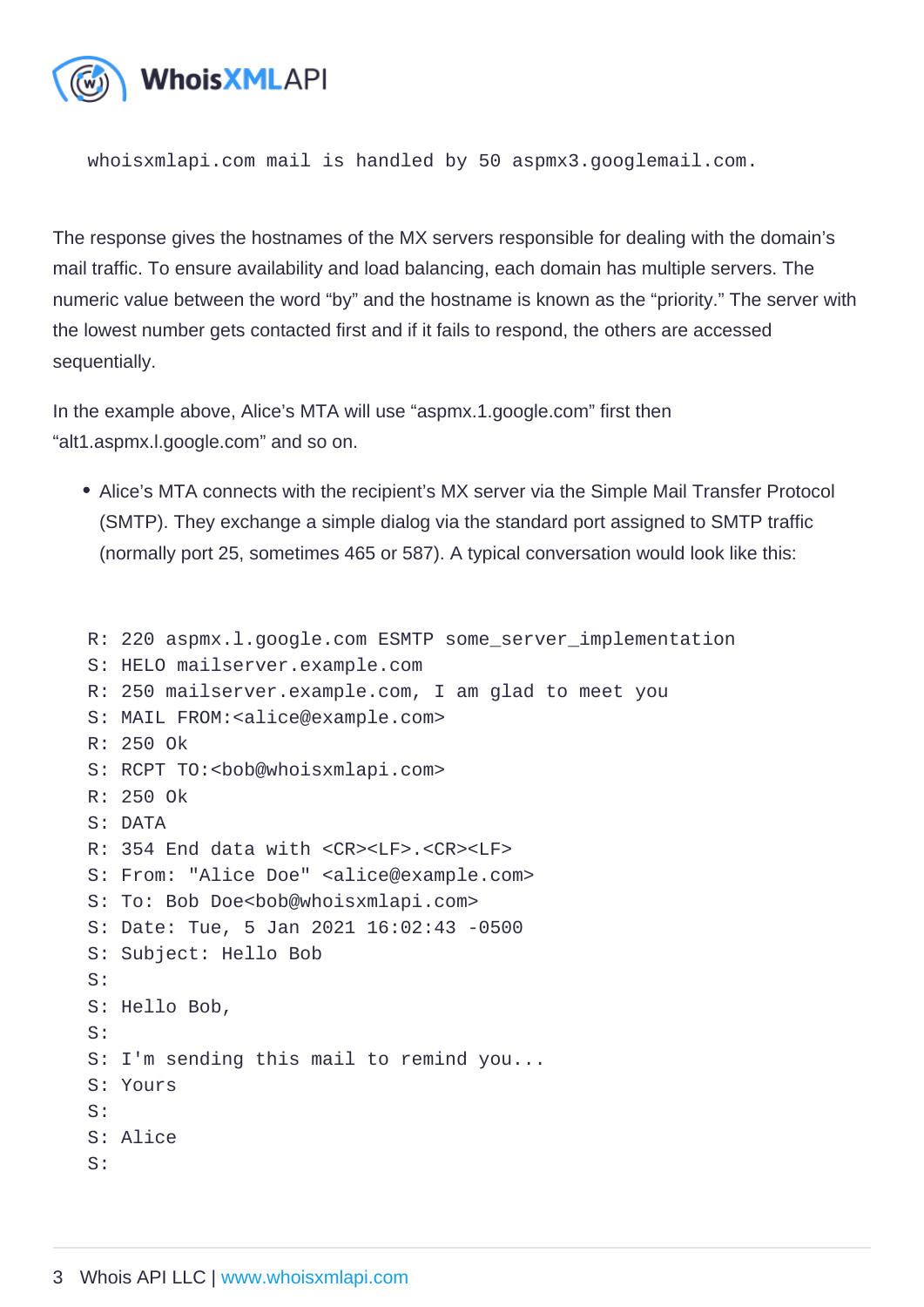$S$ : S: R: 250 Ok: queued as 12345 S: QUIT R: 221 Bye

In the sample dialog above, "R" and "S" stand for "Receiver" and "Sender," respectively. The example is somewhat artificial, as Google's mail servers use different and less illustrative messages. The main elements are the numeric codes sent to the receiver and the instructions in capital letters from the sender. What happened was the sender said HELO (aka "Hello") to the server, which then politely replied. After this handshake, the sender told the server it has a mail message to send to the receiver. The receiver said fine and got the message before the connection got terminated.

Such a communication can be carried out manually by connecting to the server port using a command like:

telnet aspmx.l.google.com 25

This action will not always work nor is it recommended. If not done right, it might tamper with how the computer works. The problem may also rest on the part of the Internet service provider (ISP). It could be blocking outbound communication on port 25 since normal users don't directly connect to MX servers, as they could get mistaken for spammers.

There are other reasons why this kind of communication fails. That is why there is a tremendous [number of three-digit return codes](https://en.wikipedia.org/wiki/List_of_SMTP_server_return_codes) the receiver may respond with. One example would be:

550 5.1.1 <bob@whoisxmlapi.com>: Recipient address rejected: User unknown in virtual mailbox table

This response means the mail address is invalid.

As the final step, the message ends up in Bob's mailbox. He can view the email using his preferred mail client via POP3 or IMAP and a fancy webmail interface.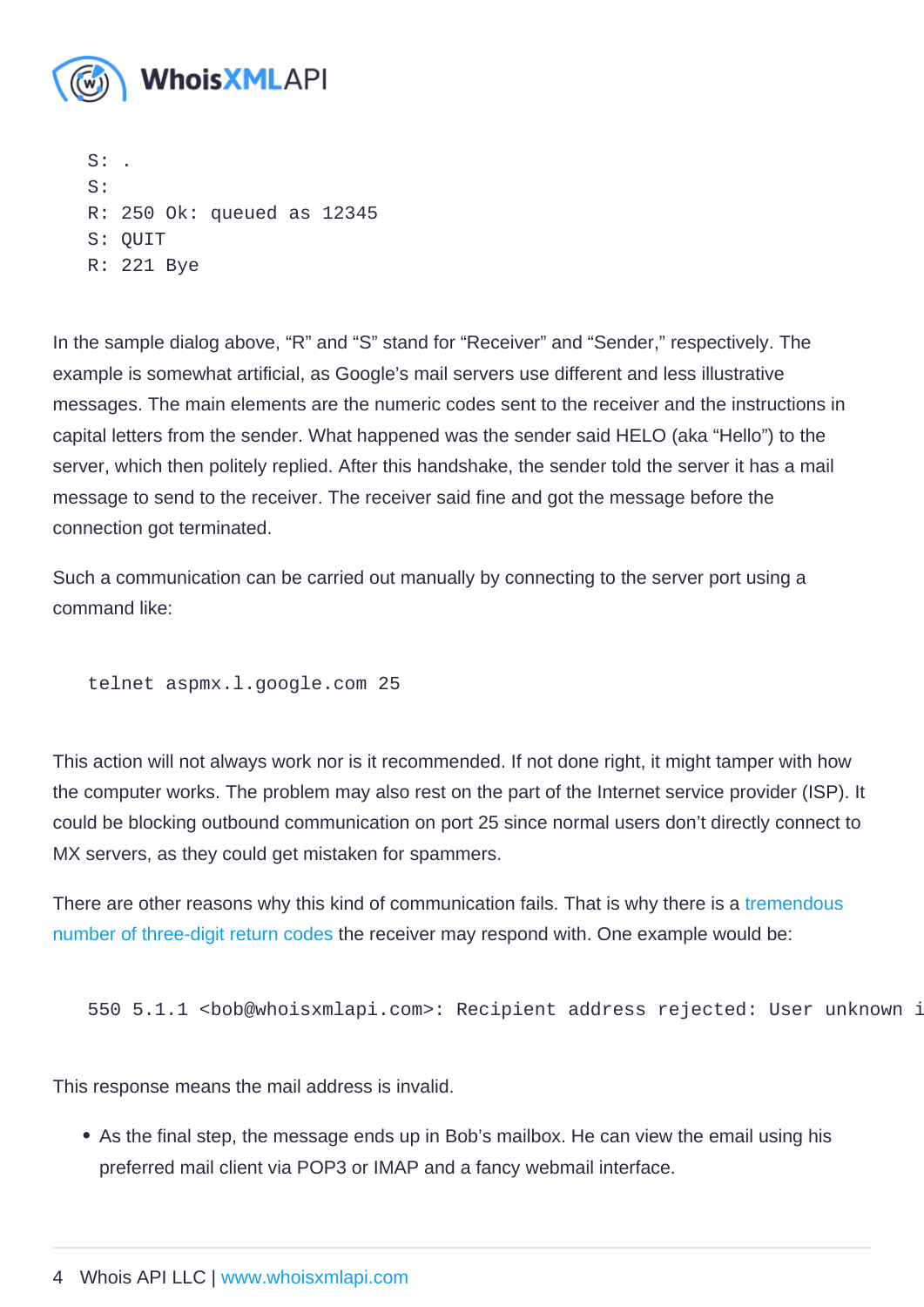The email protocol, as described here, is far from comprehensive. We didn't mention how relaying works and what bouncing means, among others. The contents of this section comprises a tiny portion of [a book about email technology](https://www.oreilly.com/library/view/programming-internet-email/9780596802585). It only provides a humble summary of the basic ideas you'll need to understand how email verification works but we'll try to explain the process as simply as possible.

## 2. How Does Email Verification Work?

Email verification is the process of validating messages by following a series of steps that help users improve their email deliverability. The general process has five steps but the more comprehensive the email verification tool is, the more steps and checks there are.

First, an email validation tool identifies issues and problems before ISPs or email service providers (ESPs) catch them. It checks an email address's spelling. Companies that buy mailing lists always have a few invalid and unreachable email addresses in their mailing lists. Sending messages to these can be a cause for ISP or ESP blacklisting. The tool also checks an email address's format, otherwise users can suffer from hard bounces. Then it verifies if the domain has DNS records and that its MX server can receive emails. Finally, the tool checks for mailbox presence using SMTP.

Let's now dive into each aspect of email verification in greater detail now.

## 3. Aspects of email verification

Note that each step of email address validation is done by Email Verification API.

3.1 Syntax check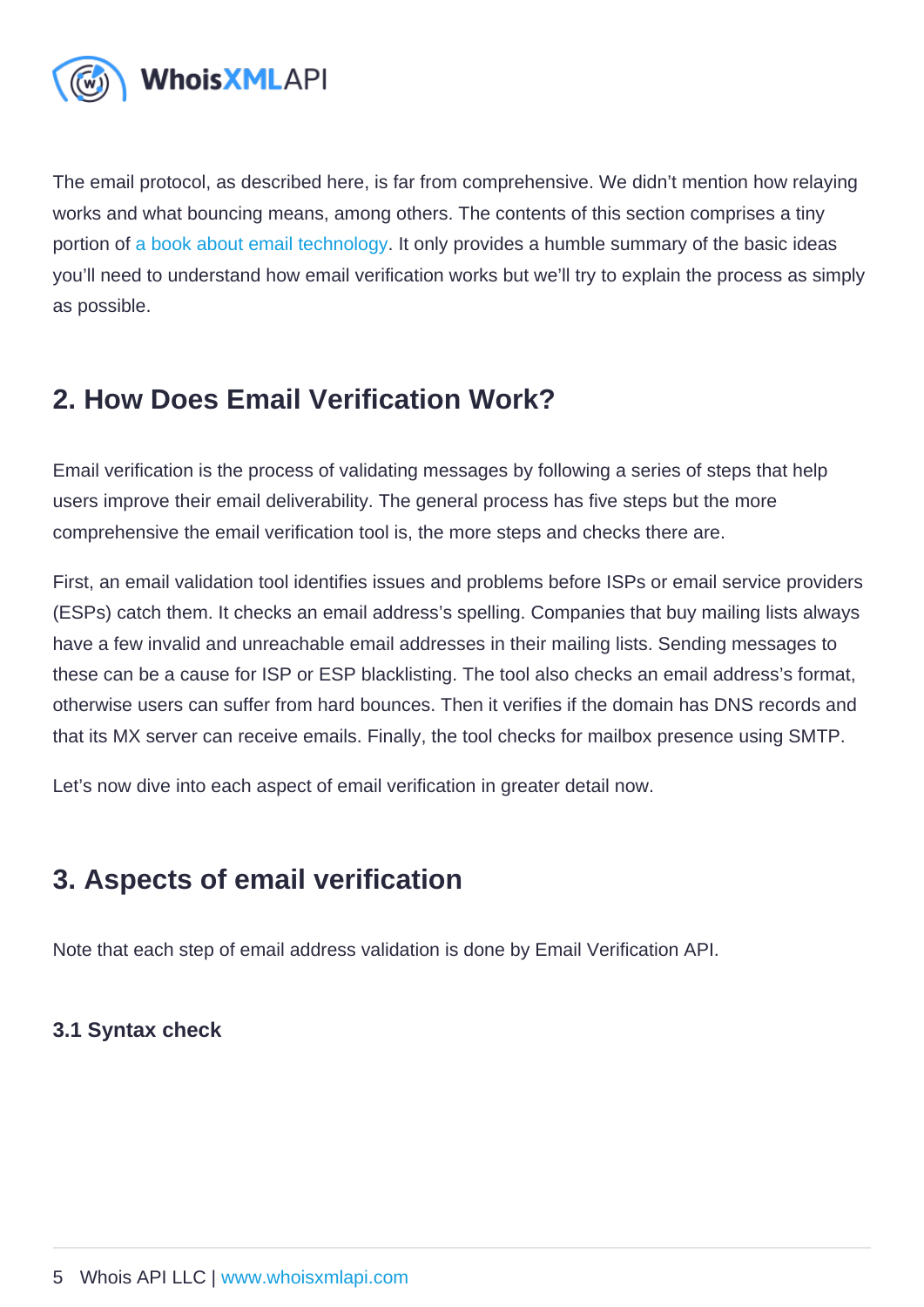Syntax validation, as frequently mentioned in textbooks, uses [regular expressions,](https://www.regular-expressions.info/) which may either fail or work very well. The process can be done locally using any tool that supports regular expressions but our email verification API has a built-in elaborate regular expression that will let users know if the string being checked can be a proper email address at least based on syntax.

Querying an email address that doesn't meet the required syntax on the API will cause it to return the following result:

#### 3.2. DNS check

Recall that the first step an MTA takes is to identify the name of the email address's appropriate MX server. As such, the API queries the MX server of the domain name—whoisxmlapi.com. It is possible that the domain does not exist so it would be tagged "invalid."

Using the API, of course, does the check more quickly and provides more information:

• If the domain exists, the dnsCheck will reply with "true," if it doesn't, you'll get "false" as a response.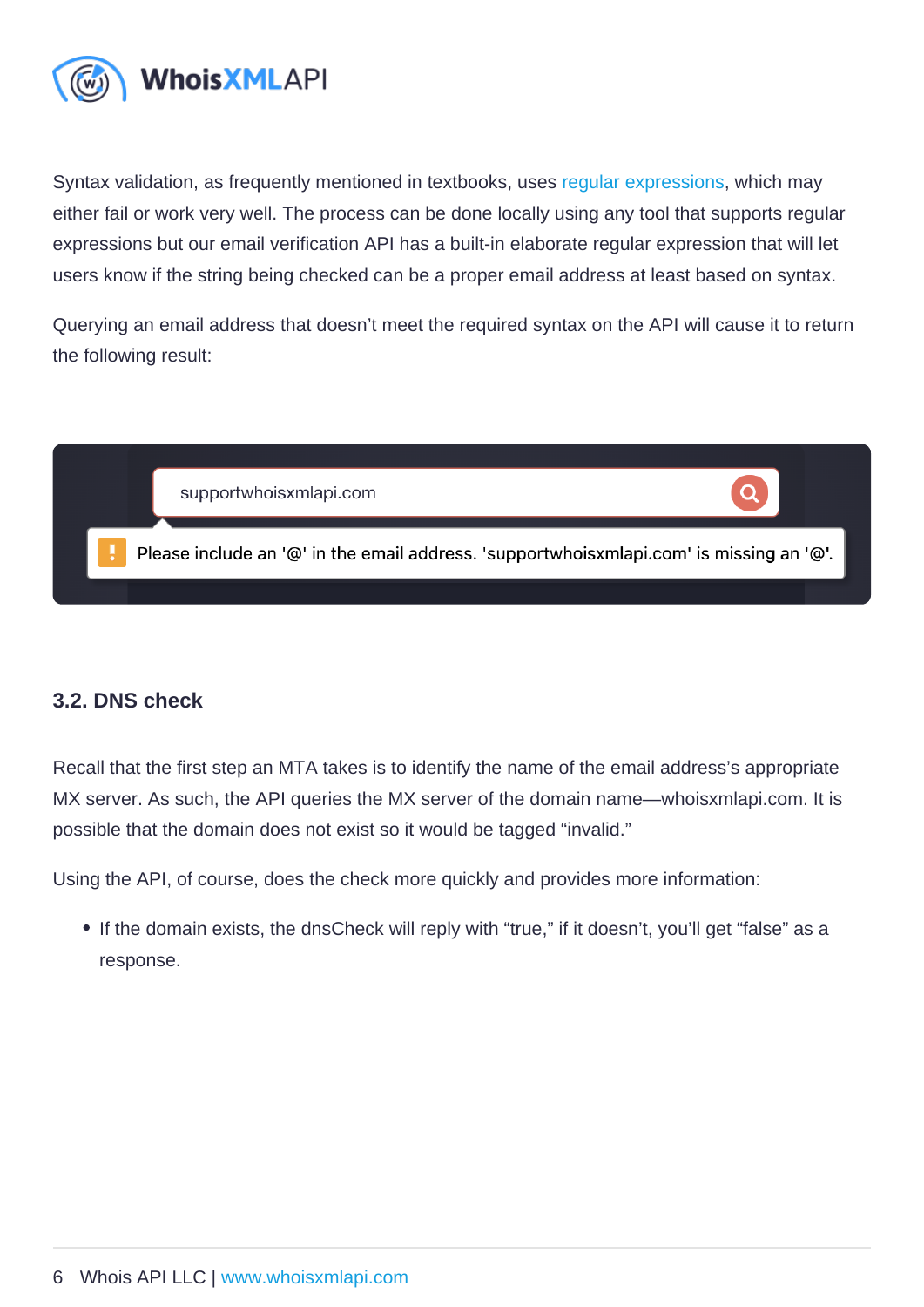The API will also provide a list of the domain's MX servers under "mxRecords: Array." If the DNS check result is "true" but the list is empty or only has one string ("."), the domain exists but is not configured for email exchange. A domain that is properly configured should show this response: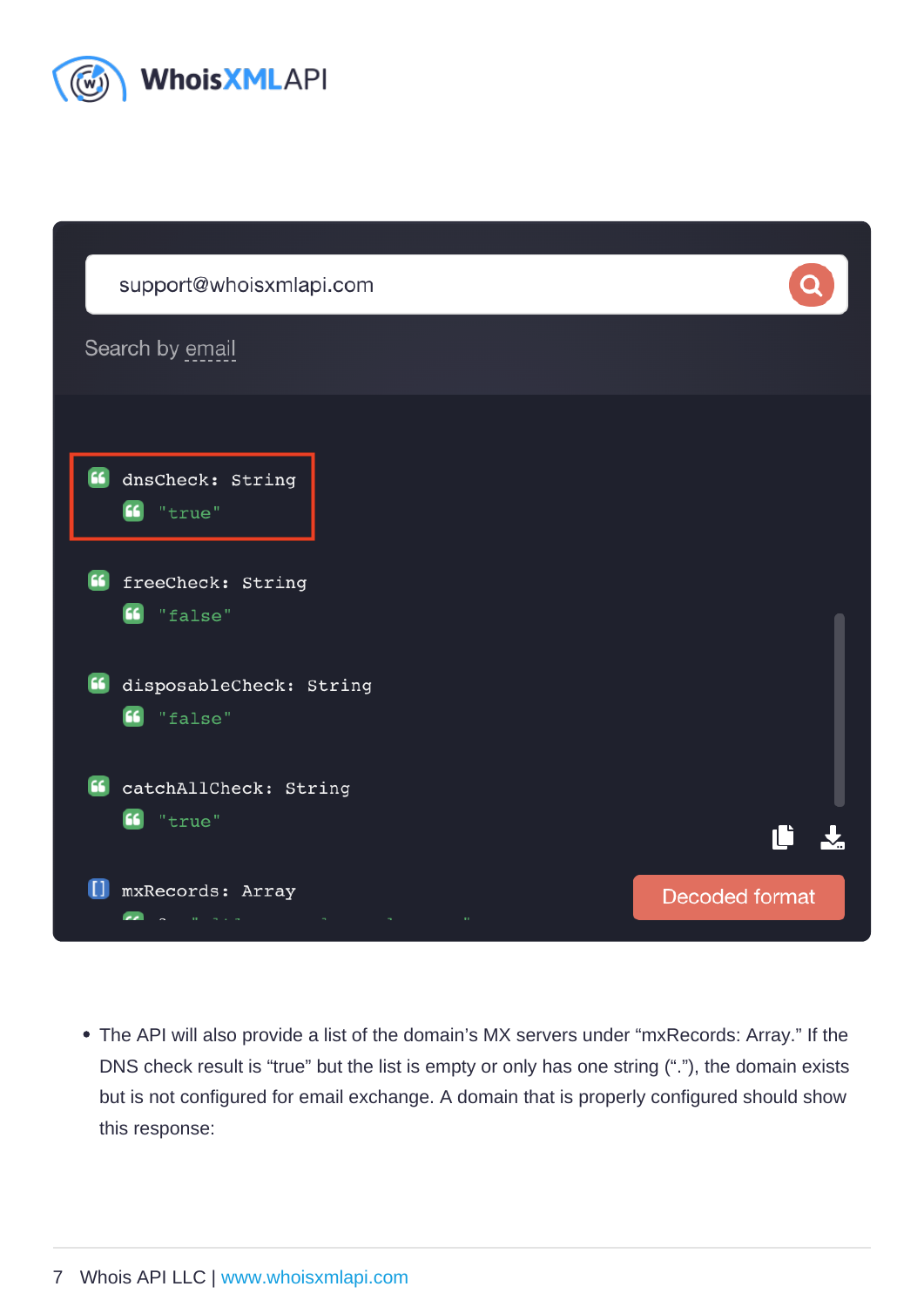#### 3.3 SMTP check

If the domain exists and has MX servers, the API checks if any of them can actually be accessed via SMTP. That is done by initiating communication and imitating a mail-sending operation to the address undergoing validation.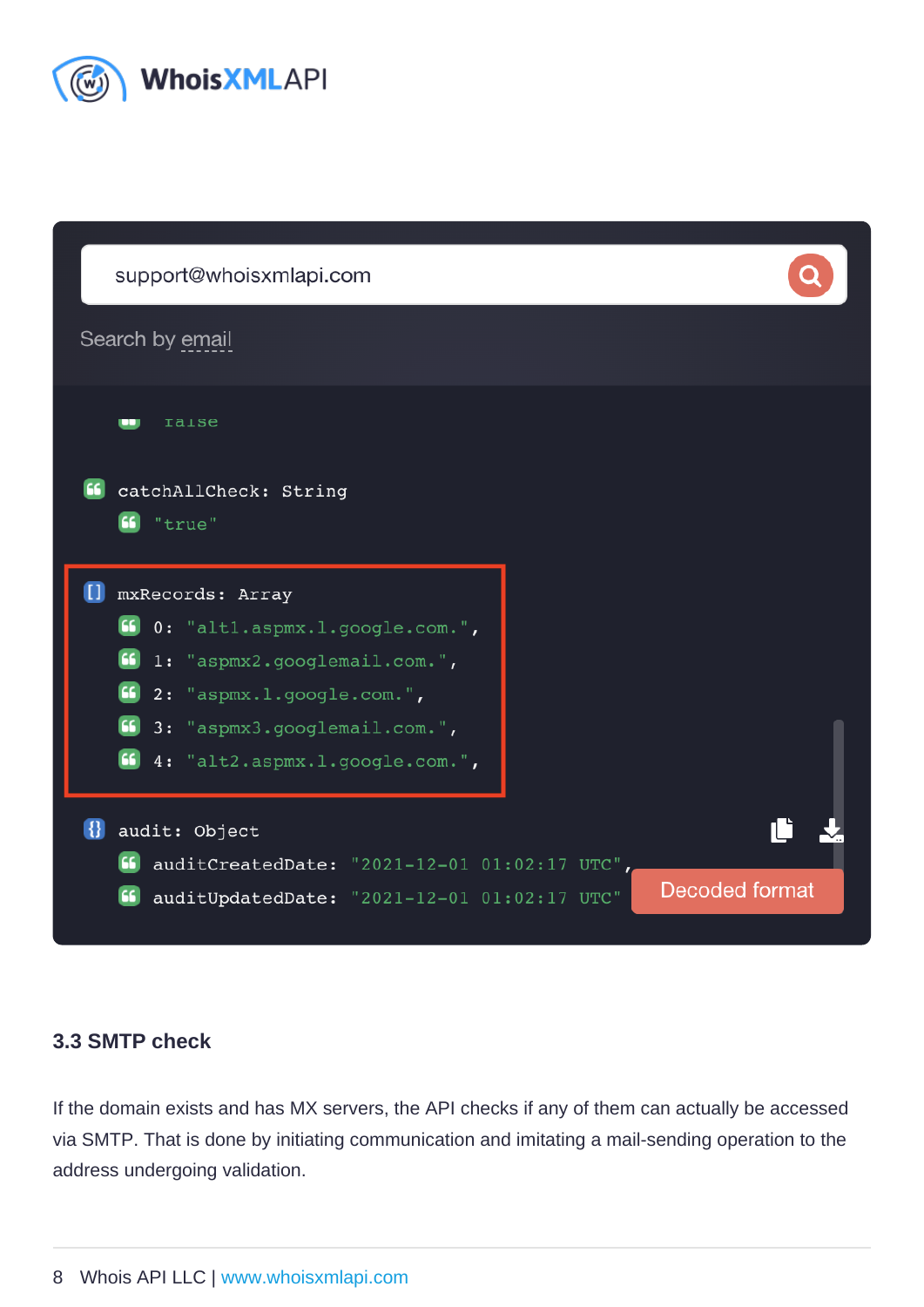An SMTP check can be done manually by connecting to the server via telnet as described earlier and going through the appropriate conversation. But as we said, it may be impossible if the network is firewall-protected. There is also a risk for the simulated email-sending communication to be found suspicious by protective automatisms on the mail server's side, especially if the process is performed for addresses in bulk. If that happens, the user's IP address can get blacklisted.

Luckily, the API does the SMTP check in a way that the user's domain can't get blacklisted. It will give the following result if the connection is successful, signifying that the email address can receive messages: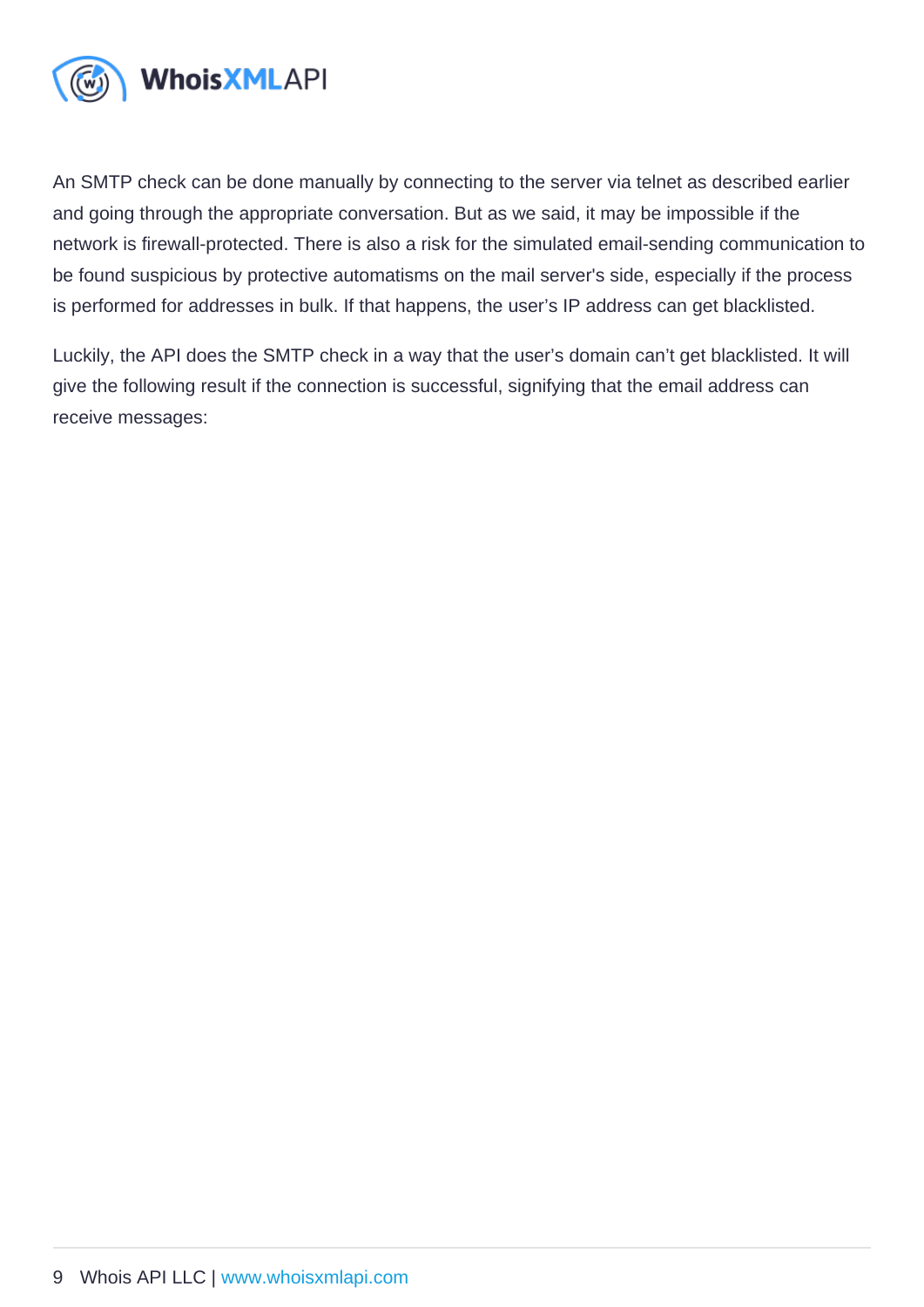3.4 Catch-all address check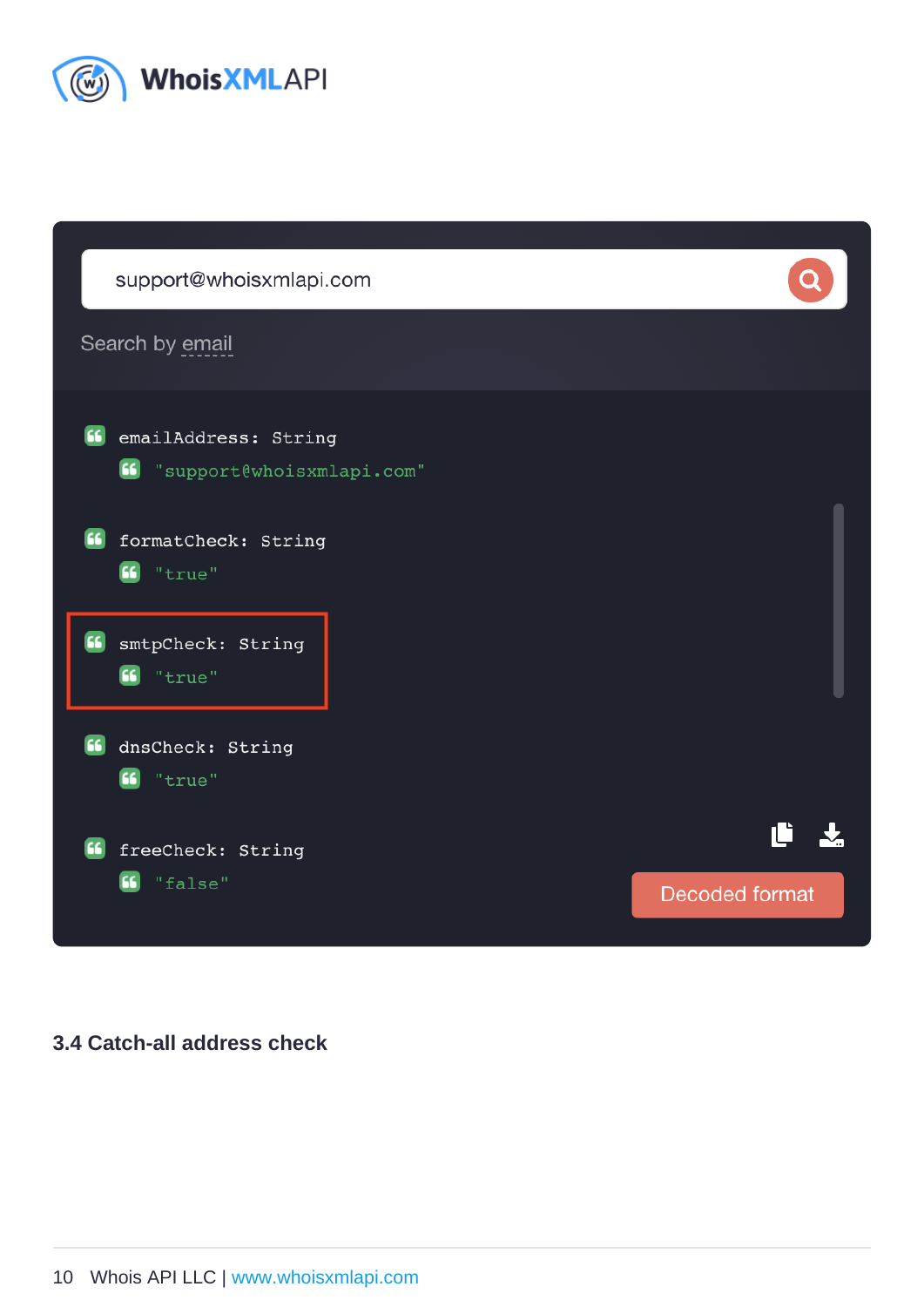At this point, we can almost be sure that an email sent to the address undergoing validation will be accepted by the MX server. On the receiver's side, it should end up in his/her mailbox. While itisn't possible to know if the mail will end up in the spam folder or not, we can still get someinformation about the nature of the mailbox.

If users send messages to an invalid email domain, they will bounce. That could have been prevented by the SMTP check. There is, however, another option. Some MX servers accept all inbound messages but those meant for nonexistent accounts end up in a so-called "catch-all email account."

Users can detect the existence of a catch-all email address via an email verification API catch-all check. A domain with a catch-all email address gives this result: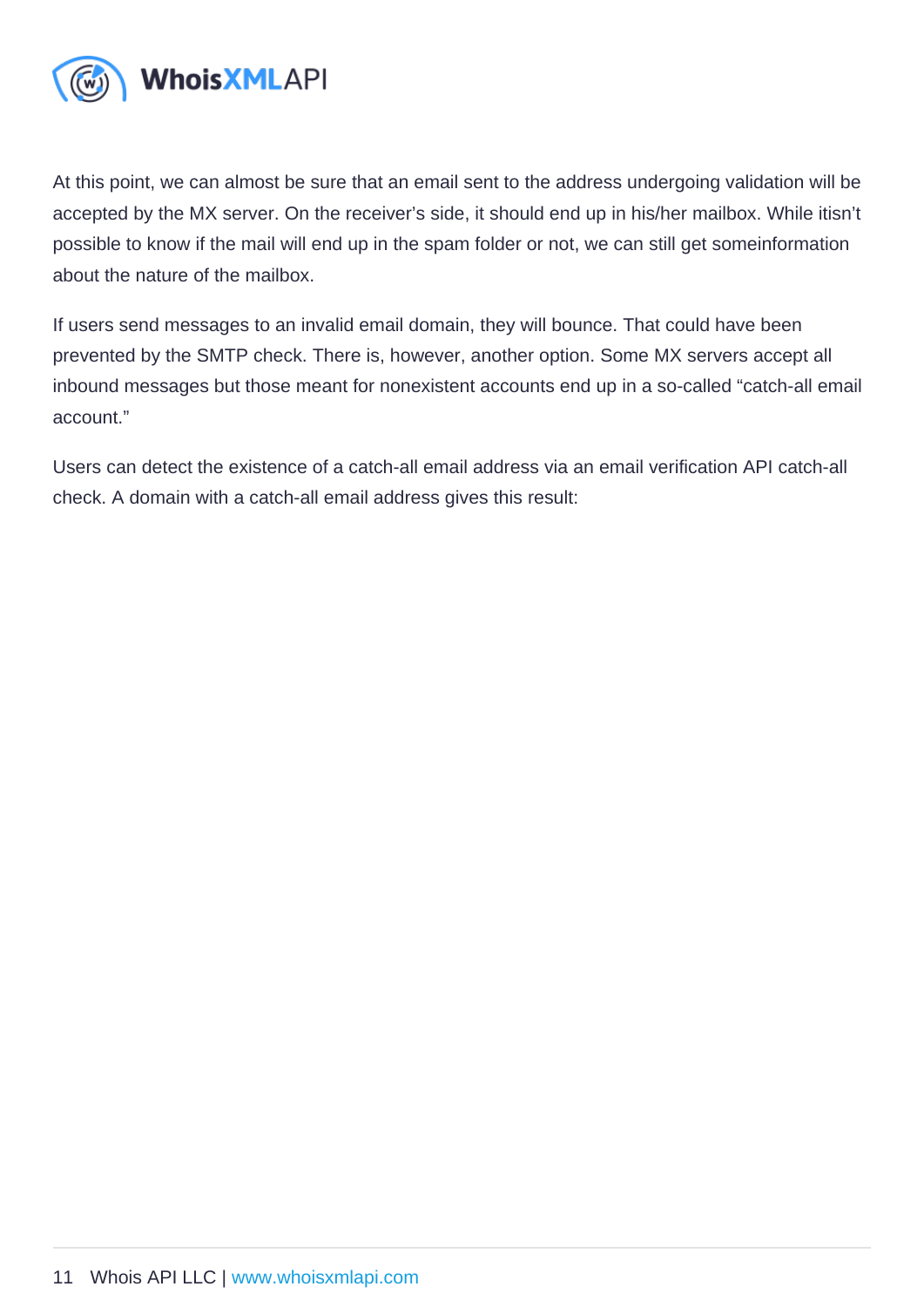#### 3.5 Mail provider type check

Users may also find it interesting to know if an email address belongs to a free email service provider like Yahoo! or Gmail or a particular company, school, or any other organization. One way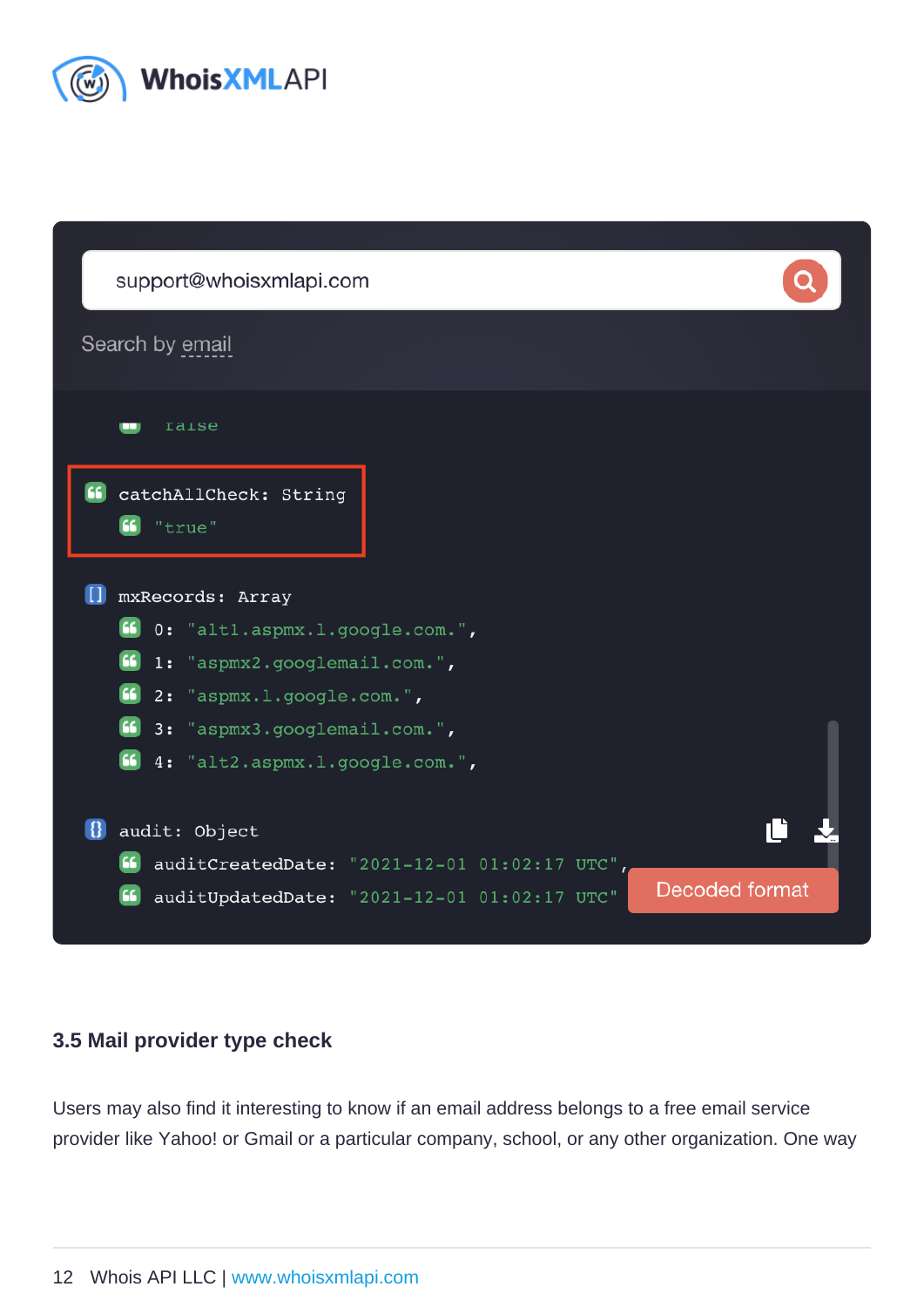to do that is to look the email address up in various databases but a far faster manner would be to let the API do that. An email address that belongs to a specific organization and not a free service gives this result:

3.6 Disposable email check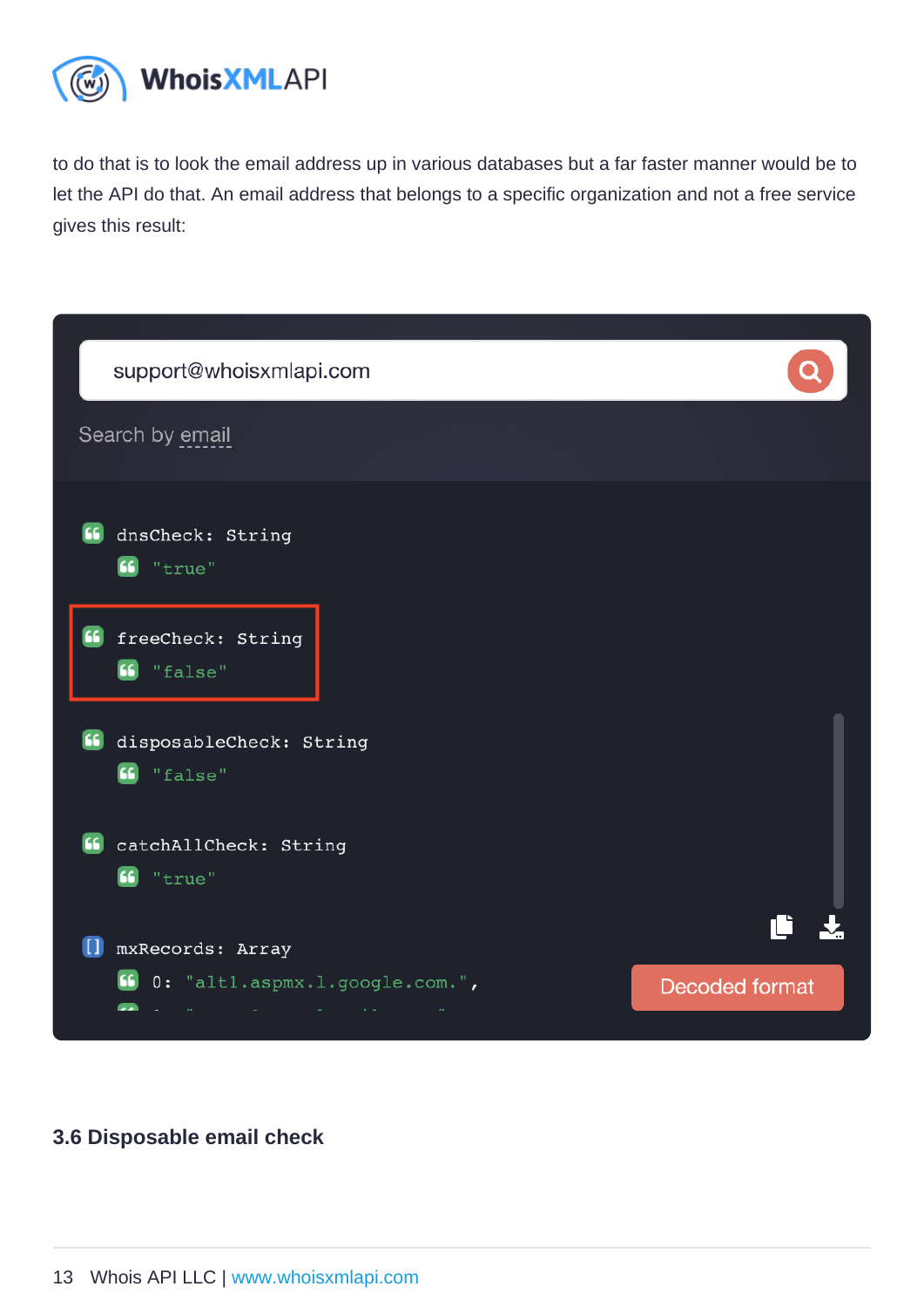Another important aspect to consider is if the email address is disposable. Many email service providers offer temporary email addresses, which are generally used by those who don't want to fill up registration forms. They don't expect to receive any email correspondence from the disposable email address. They only created the address for marketing materials. While users can buy [disposable email databases](https://emailverification.whoisxmlapi.com/disposable-email-domains) from many providers, ours is one of the most comprehensive. Those who don't want to go through such a database manually can, however, rely on Email Verification API. A primary email address or one that the intended recipient most likely uses actively should give this result: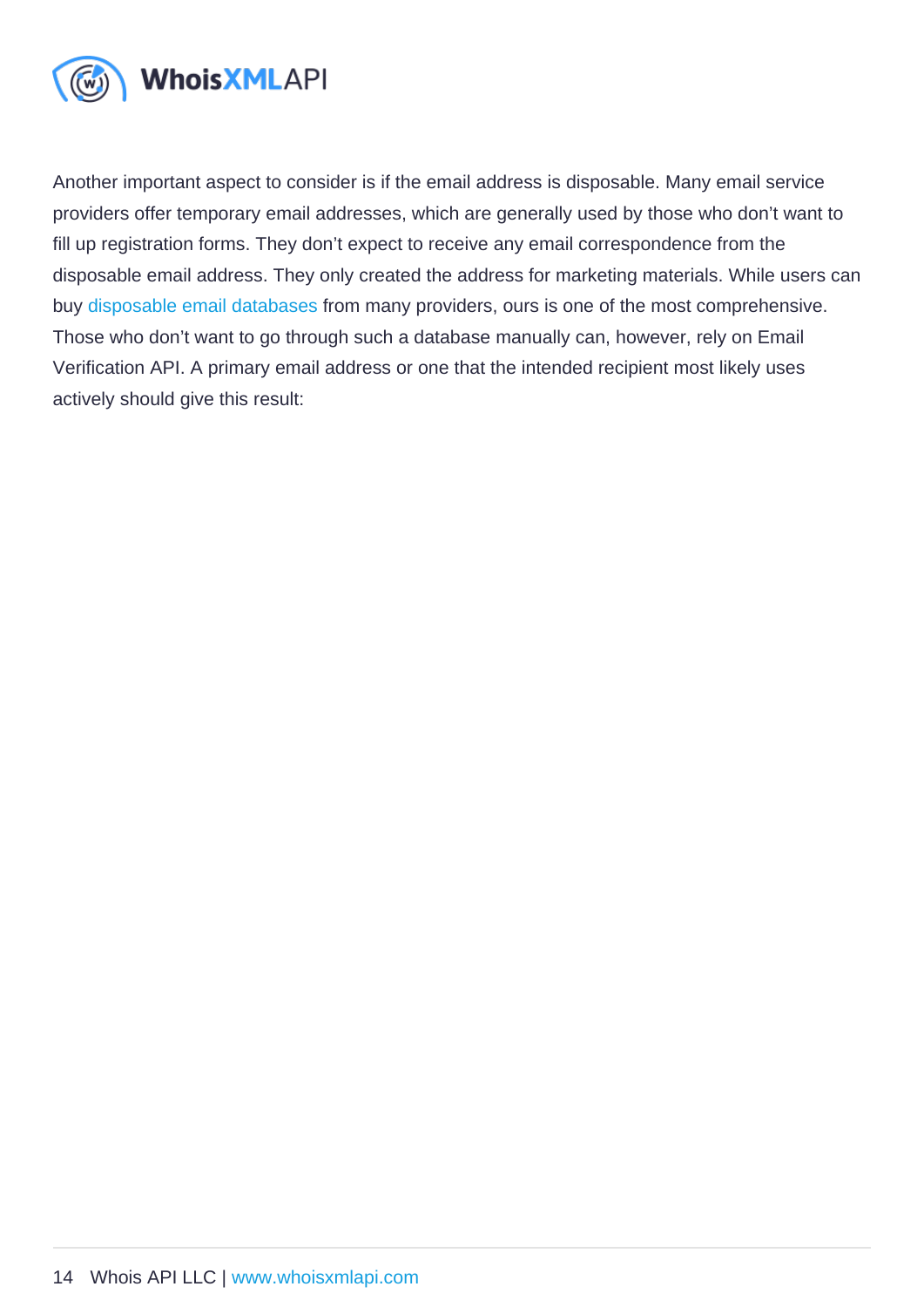## 4. Using the API

Let's now look at a few examples to demonstrate how the API works. As a standard RESTful API capable of producing XML and JSON outputs, users can easily invoke the tool using the curl utility in its simplest form: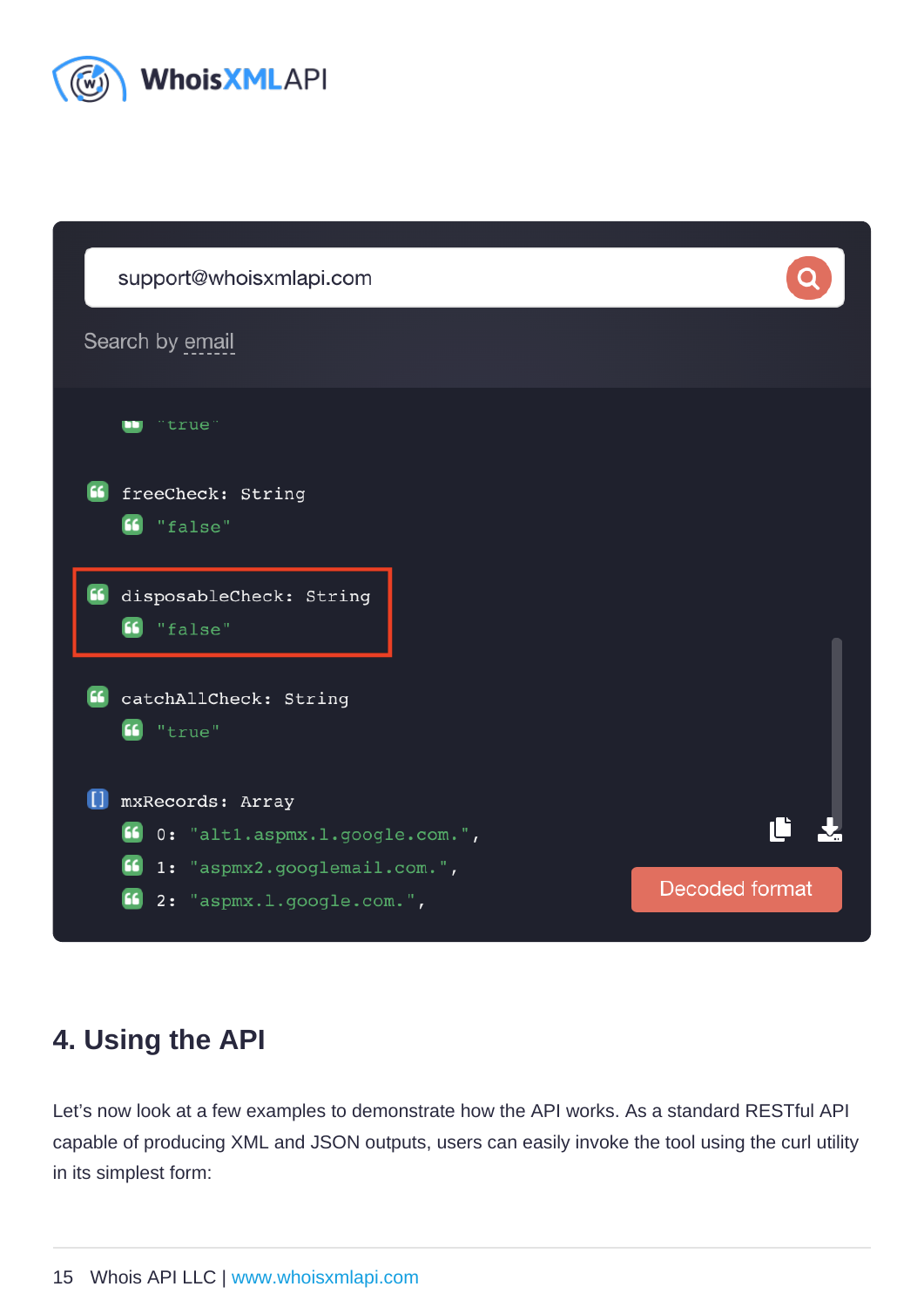curl --get "https://emailverification.whoisxmlapi.com/api/v1?apiKey=YOUR\_API\_KEY&emailAddress=

Replace "YOUR\_API\_KEY" with your API key by [subscribing for free](https://emailverification.whoisxmlapi.com/api/signup). We added "| jq" to give you a nicely tabulated and colored terminal output. You can omit it if [jq](https://stedolan.github.io/jq/) is not installed on your system or you prefer to see a raw JSON output. In this example, we tried validating "not.a.valid\_email" as an email address, which is obviously invalid. So we got this result:

```
{
 "ErrorMessage": [
   {
    "Error": "The email address must be a valid email address."
   }
 ]
}
```
Let us now try checking a syntactically valid and existing email address:

curl --get "https://emailverification.whoisxmlapi.com/api/v1?apiKey=YOUR\_API\_KEY&emailAddress=

That resulted in:

```
{
 "emailAddress": "support@whoisxmlapi.com",
 "formatCheck": "true",
 "smtpCheck": "true",
 "dnsCheck": "true",
 "freeCheck": "false",
 "disposableCheck": "false",
 "catchAllCheck": "true",
 "mxRecords": [
   "alt1.aspmx.l.google.com.",
   "aspmx2.googlemail.com.",
   "aspmx.l.google.com.",
```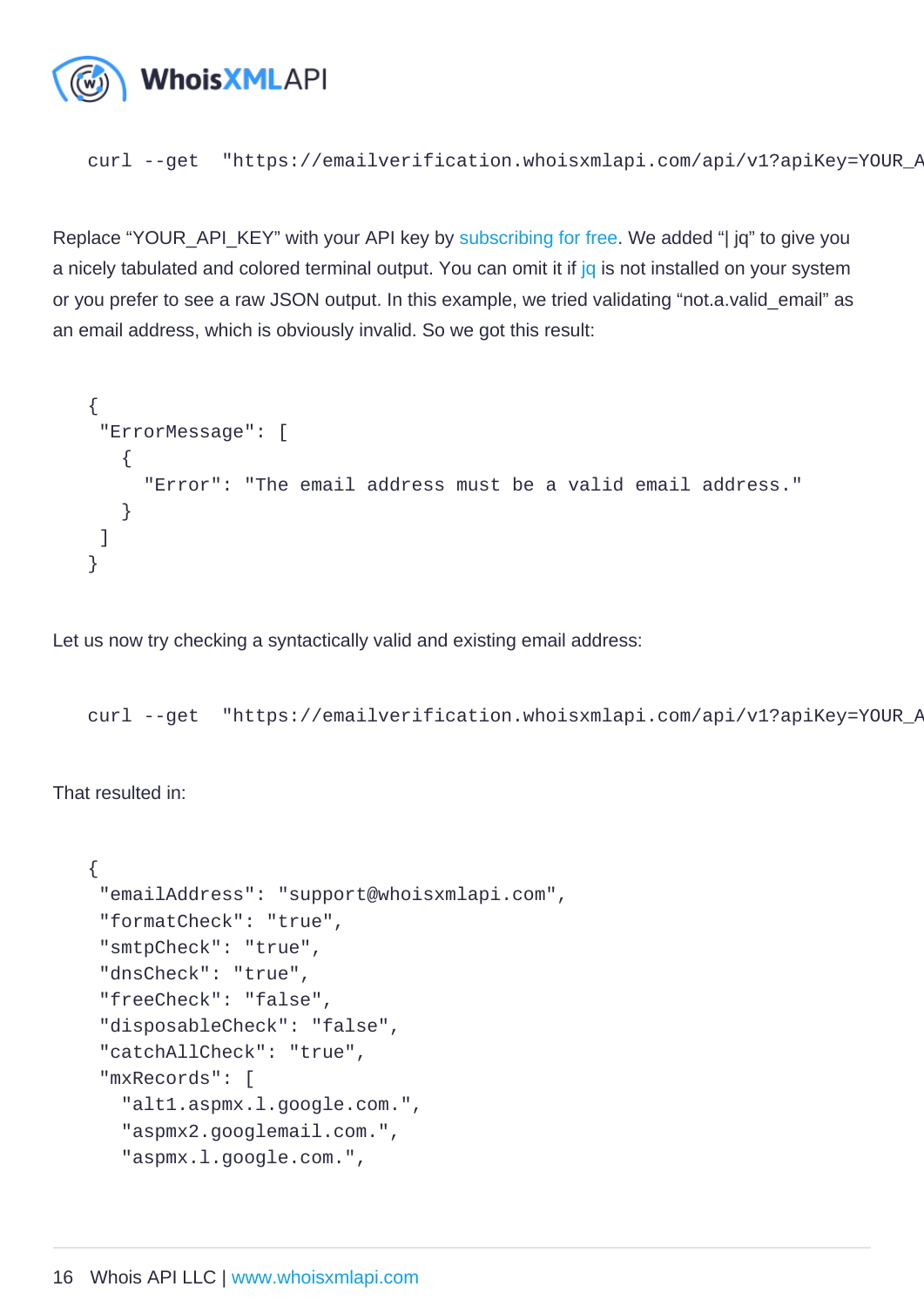```
 "aspmx3.googlemail.com.",
   "alt2.aspmx.l.google.com."
 ],
 "audit": {
   "auditCreatedDate": "2021-01-06 15:01:54.000 UTC",
   "auditUpdatedDate": "2021-01-06 15:01:54.000 UTC"
 }
}
```
As you can see, "support@whoisxmlapi.com" is a properly formatted and configured existing email address. It is not hosted by a free provider and is not disposable. The audit dates reflect when the validation took place. The email address is actually our support email address, which accepts requests from all our subscribers. We have a catch-all email address, too.

Checking the sample email address bob@whoisxmlapi.com, we got the result:

```
{
 "emailAddress": "bob@whoisxmlapi.com",
 "formatCheck": "true",
 "smtpCheck": "true",
 "dnsCheck": "true",
 "freeCheck": "false",
 "disposableCheck": "false",
 "catchAllCheck": "true",
 "mxRecords": [
   "alt1.aspmx.l.google.com.",
   "aspmx2.googlemail.com.",
   "aspmx.l.google.com.",
   "aspmx3.googlemail.com.",
   "alt2.aspmx.l.google.com."
 ],
 "audit": {
   "auditCreatedDate": "2021-01-06 16:02:03.953 UTC",
   "auditUpdatedDate": "2021-01-06 16:02:03.953 UTC"
 }
}
```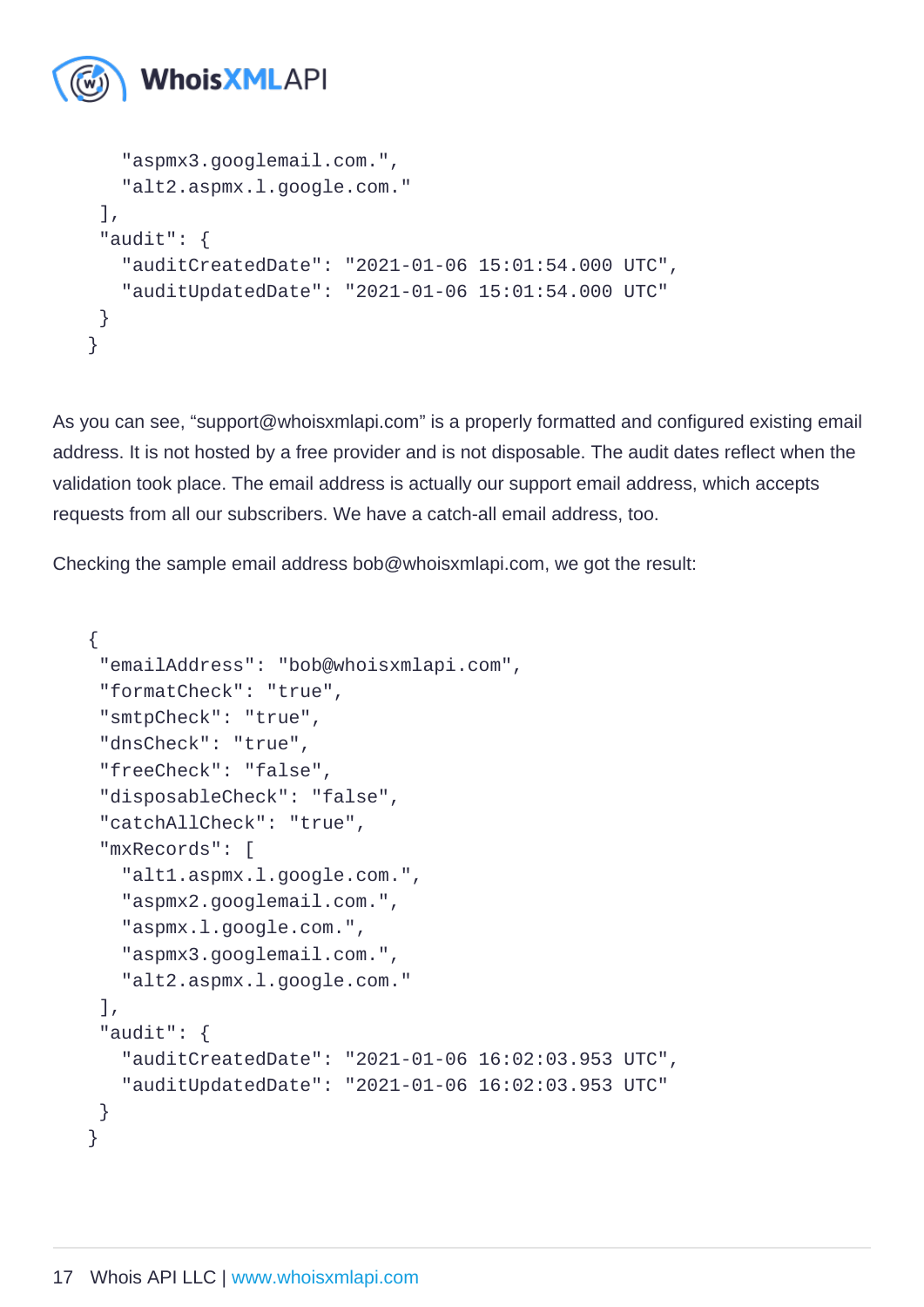Users shouldn't be surprised because we do have an employee named "Bob" but we didn't use his full email address in this post (in other words, that isn't his correct email address). But since we have a catch-all address, your message to Bob would end up in our catch-all mailbox.

The domain whoisxmlapi.com is also properly configured and has DNS records, as such the email address bob@whoisxmlapi.com will pass the SMTp check.

In contrast, the Massachusetts Institute of Technology (MIT) does not have a catch-all address, which is rather common for academic institutions. As such, if we check dsaascsacsad@mit.edu, which most likely doesn't belong to an existing user, we will get this result:

```
{
 "emailAddress": "dsaascsacsad@mit.edu",
 "formatCheck": "true",
 "smtpCheck": "false",
 "dnsCheck": "true",
 "freeCheck": "false",
 "disposableCheck": "false",
 "catchAllCheck": "false",
 "mxRecords": [
   "mit-edu.mail.protection.outlook.com."
 ],
 "audit": {
   "auditCreatedDate": "2021-01-06 19:04:55.213 UTC",
   "auditUpdatedDate": "2021-01-06 19:04:55.213 UTC"
 }
}
```
Notice that the SMTP check gave "false" as a response. Checking admissions@mit.edu, one of MIT's published email addresses on its [web page](https://web.mit.edu/contact), meanwhile, gave this result:

```
{
 "emailAddress": "admissions@mit.edu",
 "formatCheck": "true",
 "smtpCheck": "true",
```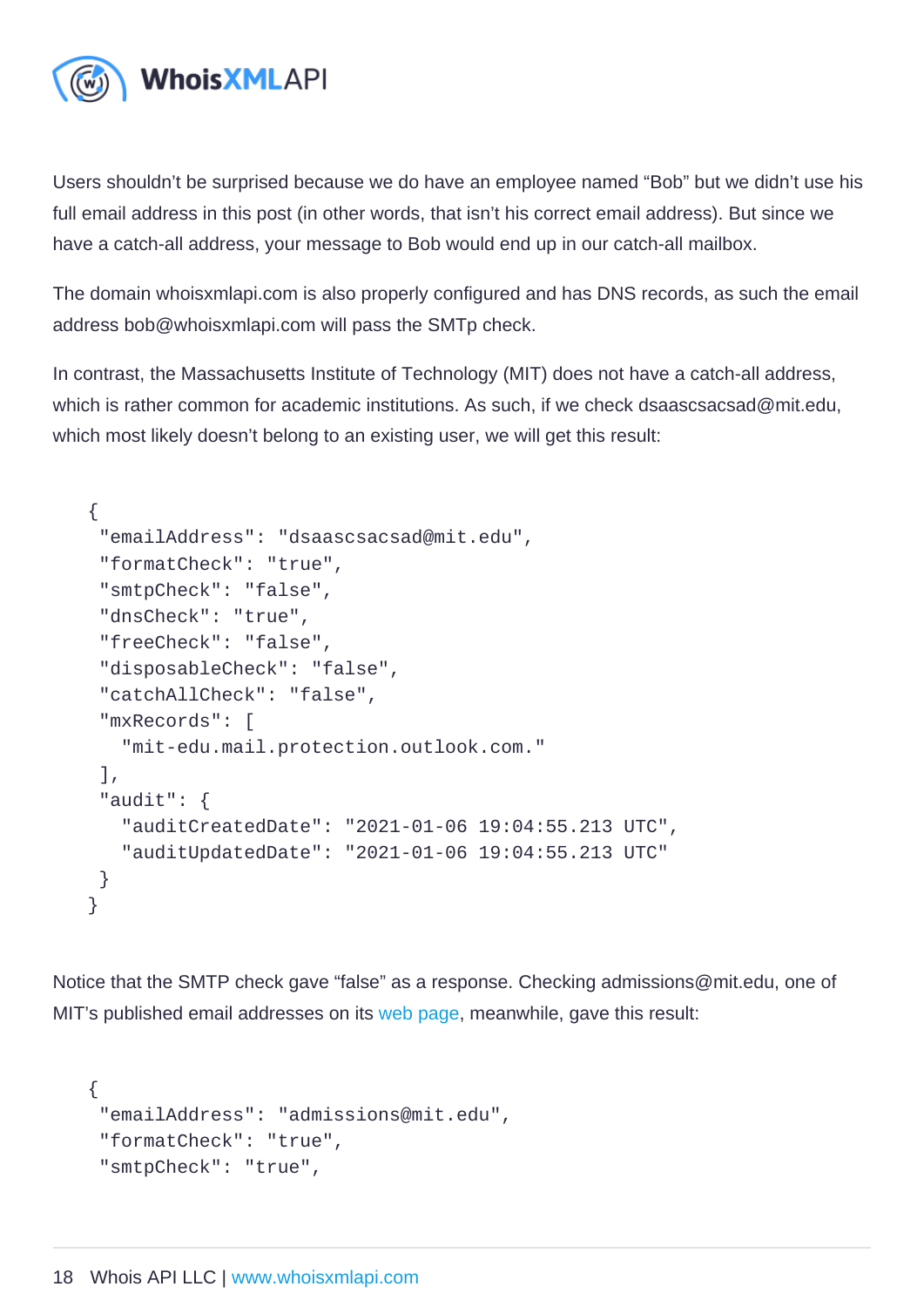```
 "dnsCheck": "true",
 "freeCheck": "false",
 "disposableCheck": "false",
 "catchAllCheck": "false",
 "mxRecords": [
   "mit-edu.mail.protection.outlook.com."
 ],
 "audit": {
   "auditCreatedDate": "2021-01-06 19:08:31.951 UTC",
   "auditUpdatedDate": "2021-01-06 19:08:31.951 UTC"
 }
}
```
While we won't demonstrate how to check for free email providers due to privacy reasons, we'll show how disposable addresses are detected. We generated a disposable email address and checked it. We got this result:

```
{
 "emailAddress": "carling@spybox.de",
 "formatCheck": "true",
 "smtpCheck": "true",
 "dnsCheck": "true",
 "freeCheck": "false",
 "disposableCheck": "true",
 "catchAllCheck": "false",
 "mxRecords": [
  "tempmail.de."
 ],
 "audit": {
   "auditCreatedDate": "2021-01-06 22:34:10.000 UTC",
   "auditUpdatedDate": "2021-01-06 22:34:10.000 UTC"
 }
}
```
There are many other examples. You can check out the [API docs](https://emailverification.whoisxmlapi.com/api/documentation/making-requests) for more information. A bunch of integrations, including code examples for popular development environments, is [also available.](https://emailverification.whoisxmlapi.com/api/integrations/developer-libraries) It is also worth mentioning that users who need to validate a large number of email addresses at